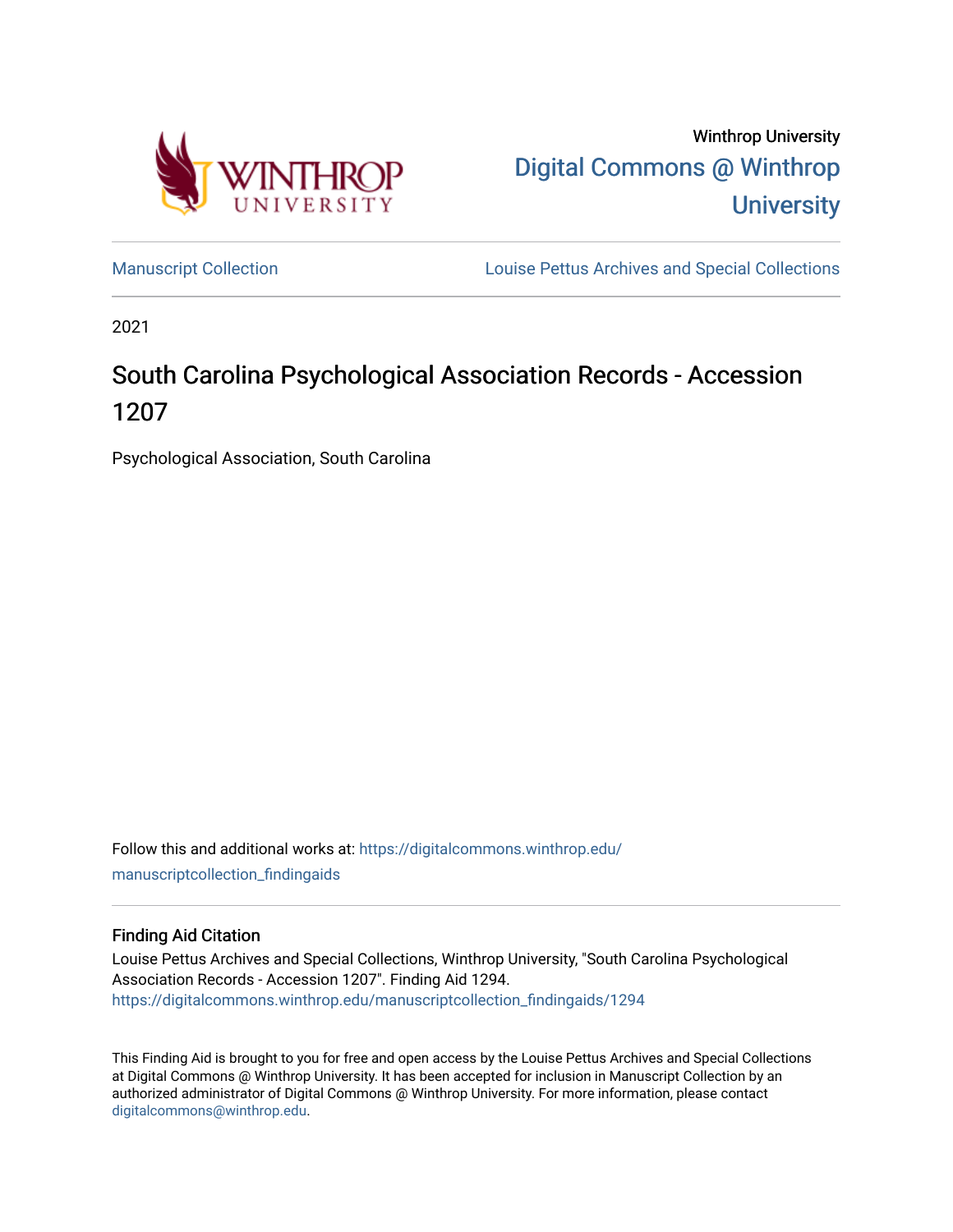### **WINTHROP UNIVERSITY LOUISE PETTUS ARCHIVES & SPECIAL COLLECTIONS**

## **MANUSCRIPT COLLECTION**

### **ACCESSION 1207**

# **SOUTH CAROLINA PSYCHOLOGICAL ASSOCIATION RECORDS**

1955-2005

111

3 Boxes, 16 Folders

n an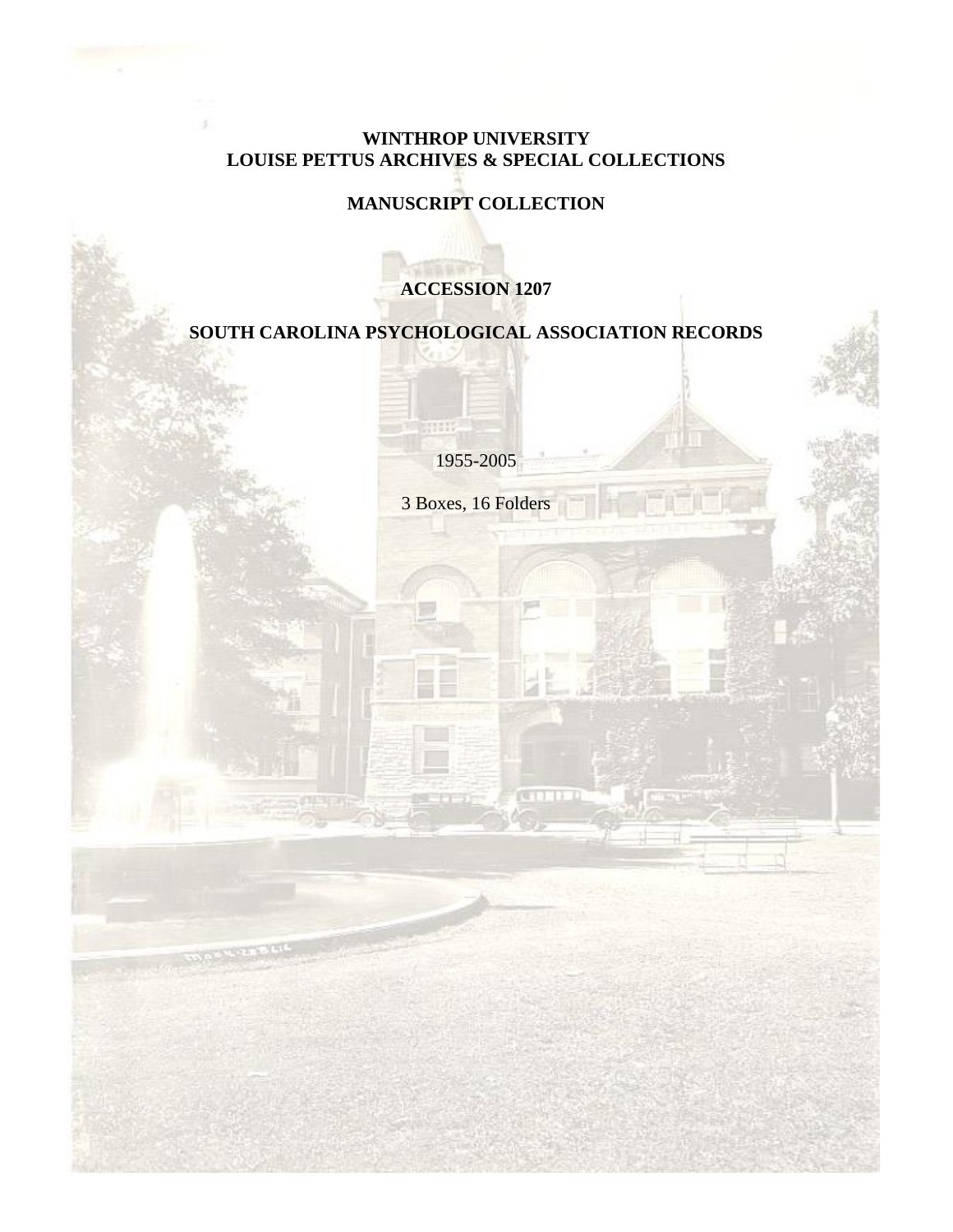#### **WINTHROP UNIVERSITY LOUISE PETTUS ARCHIVES & SPECIAL COLLECTIONS**

#### **MANUSCRIPT COLLECTION**

ADDITIONS: \_\_\_\_, \_\_\_, \_\_\_\_ DATE: <u>June 10, 2021</u>

ACC. NO.: **\_1207\_\_** PROCESSED BY: <u>Drew Russell, Research Archivist</u> NO. OF SECTIONS: \_2\_

#### **SOUTH CAROLINA PSYCHOLOGICAL ASSOCIATION RECORDS**

**I**

Provenance: The South Carolina Psychological Association Records were deposited into the Louise Pettus Archives and Special Collections by Dr. Tim Daugherty from the Psychology department at Winthrop University in July of 2004. Dr. Oliver Bowman added to the collection in the Pettus Archives on September 20, 2005.

> Linear feet of shelf space occupied: .75 Approximate number of pieces: 1500

Restrictions: Open to researchers under the rules and regulations of the Louise Pettus Archives & Special Collections at Winthrop University.

Literary Rights: For information concerning literary rights please contact the Louise Pettus Archives & Special Collections at Winthrop University.

Scope and Content Note: **The South Carolina Psychological Association (SCPA) was incorporated on April 1, 1955 for the purpose of advancing "psychology as a science, as a profession, and as a means of promoting human welfare." The South Carolina Psychological Association Records consists of a photocopy of the certificate of incorporation (1955), constitution and bylaws, event programs, invitations, correspondence, newsletters, histories, photographs, and other records related to the activities of SCPA. The collection arrived in three 2-inch binders. Two of these binders contained issues of** *Feedback* **the SCPA quarterly newsletter. The third binder contained information about the fiftieth anniversary of incorporation of the SCPA. Some of the information contained in this binder consists of firsts for the SCPA (such as first female president, first president, etc.), the association's constitution and bylaws, and conference itineraries, as well as a miscellany file which the association included in the binder.** 

Related Collections:

• South Carolina Psychological Association Records – Accession 229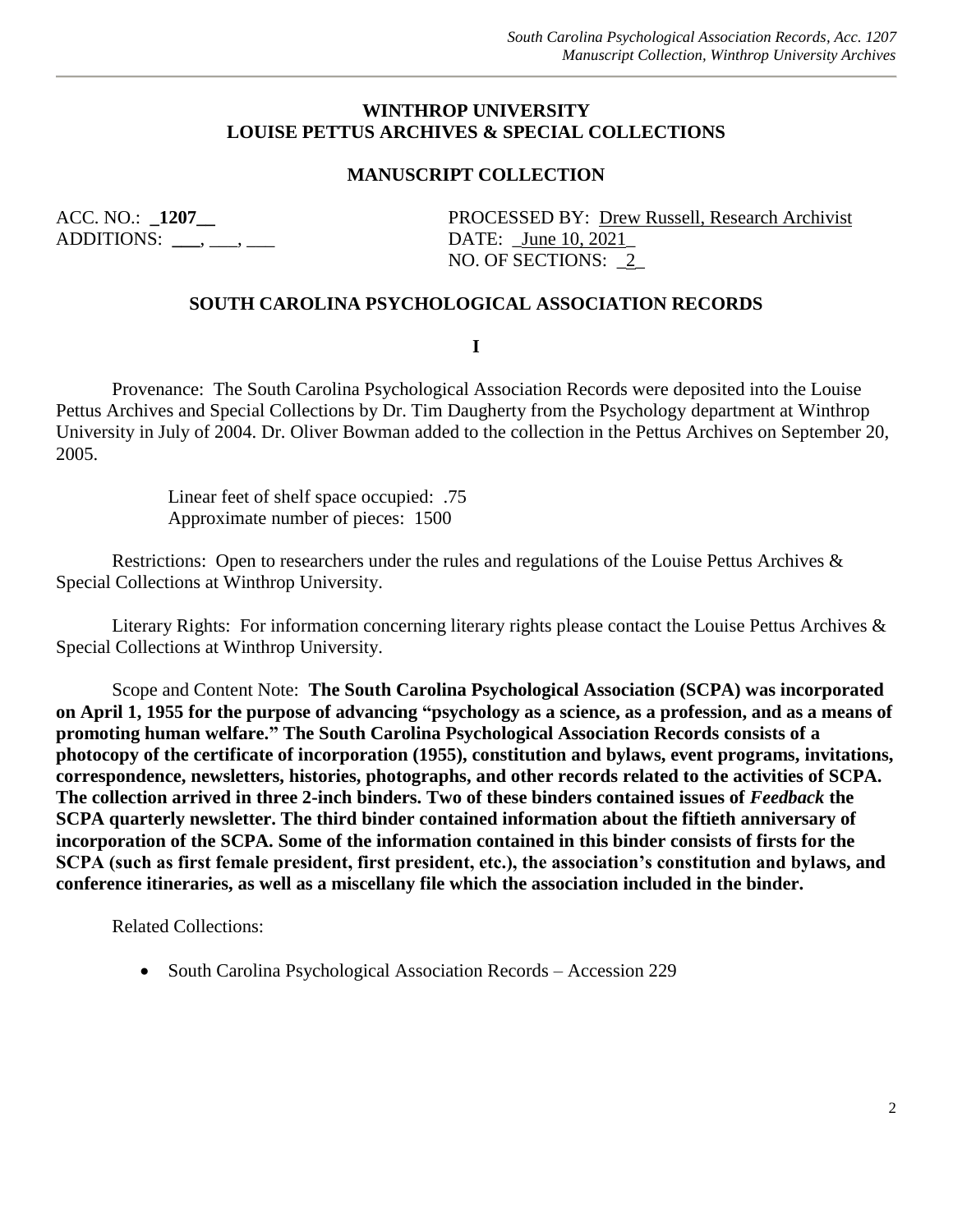# **II**

# **DESCRIPTION OF SERIES**

|                                | <b>Box(es)</b> Folder(s) | <b>Series</b>                                                                                                                                                                                                                                                                                               | Year(s)   |
|--------------------------------|--------------------------|-------------------------------------------------------------------------------------------------------------------------------------------------------------------------------------------------------------------------------------------------------------------------------------------------------------|-----------|
| $\mathbf{1}$<br>$\mathbf{1}$   |                          | <b>SCPA INFORMATION</b><br>This collection contains the Table of Contents, an invitation and a<br>program for the fiftieth anniversary of the inception of the South<br>Carolina Psychological Association. The items in the table of contents<br>are the folder series in the fiftieth anniversary binder. | 2005, nd  |
| $\mathbf{1}$<br>$\overline{2}$ | etc.                     | <b>SCPA FIRSTS</b><br>This collection contains various "firsts" that the SCPA experienced<br>such as, first president, first female member, first executive director,                                                                                                                                       | ca. 2005  |
| 3<br>$\mathbf{1}$              |                          | <b>CERTIFICATE OF INCORPORATION</b><br>This collection contains photocopies of the original Certificate of<br>Incorporation of the SCPA from the South Carolina Secretary of State.                                                                                                                         | ca. 1955  |
| $\mathbf{1}$<br>$\overline{4}$ |                          | <b>SCPA CONSTITUTION</b><br>This collection contains copies of the SCPA's constitution. The<br>original was adopted in 1970 and updates were added over the years as<br>the association grew and developed.                                                                                                 | 1970-1988 |
| $\mathbf{1}$                   | 5                        | <b>SCPA BY-LAWS</b><br>This collection contains copies of the SCPA's by-laws. The original<br>by-laws were written and adopted in 1970 and updated as the<br>association grew and developed.                                                                                                                | 1970-2003 |
| $\mathbf{1}$<br>6              |                          | <b>SCAPP CERTIFICATE OF INCORPORATION</b><br>This collection contains the certificate of incorporation for the South<br>Carolina Academy of Professional Psychologists, a subsidiary of the<br>SCPA, issued by the South Carolina Secretary of State.                                                       | 1980      |
| $\mathbf{1}$                   |                          | <b>SCAPP BY-LAWS</b><br>This collection contains copies of the SCAPP's by-laws that were<br>adopted in 2001.                                                                                                                                                                                                | 2001      |
| 8<br>$\mathbf{1}$              |                          | <b>LICENSING ACT</b><br>This collection contains copies of the Licensing Act No. 1006, which<br>is "an act to provide for the regulation and licensing of psychologists<br>and to provide penalty for violation."                                                                                           | 1968      |